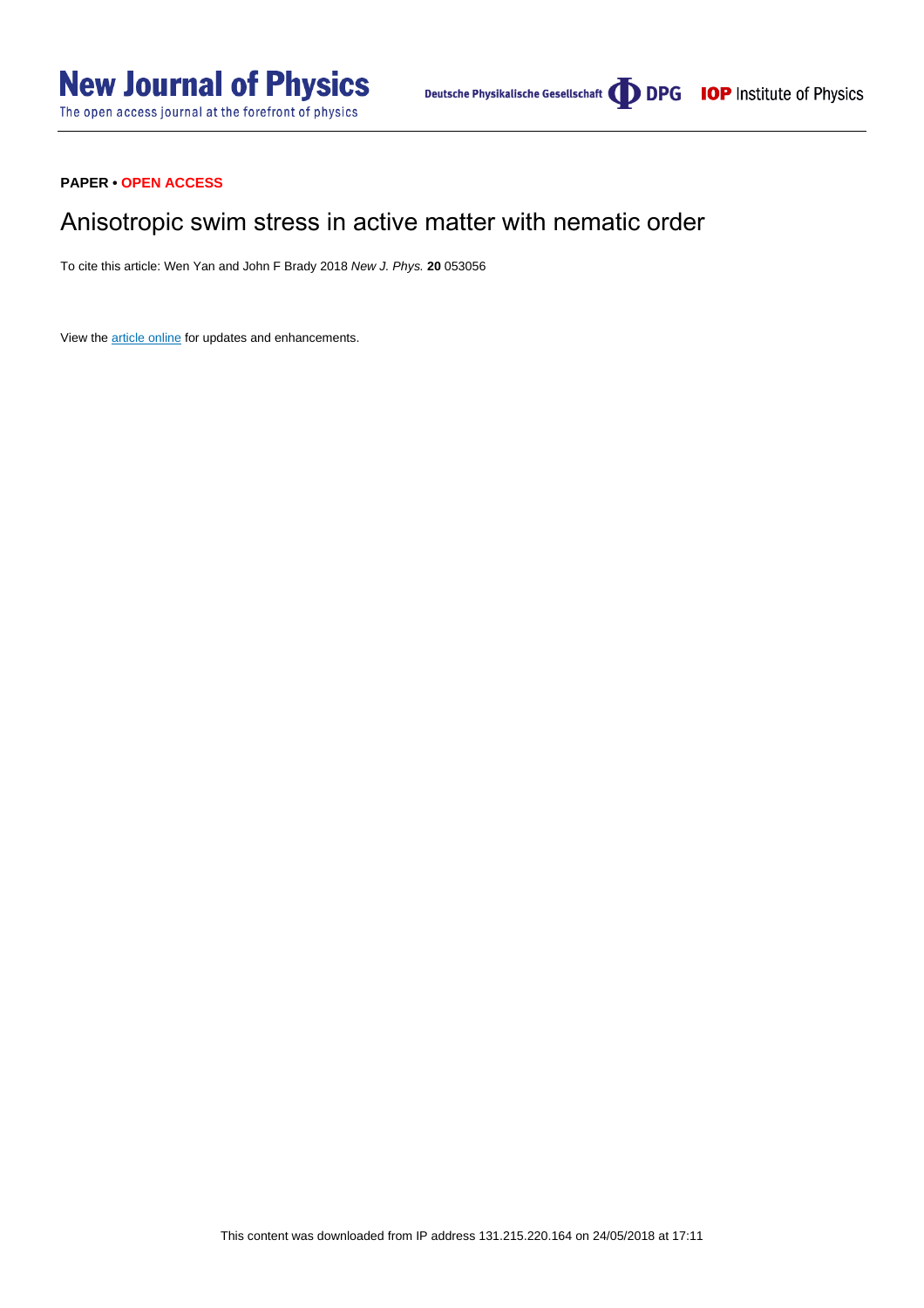OPEN ACCESS

CrossMark

Original content from this work may be used under the terms of the [Creative](http://creativecommons.org/licenses/by/3.0) [Commons Attribution 3.0](http://creativecommons.org/licenses/by/3.0)

Any further distribution of this work must maintain attribution to the author(s) and the title of the work, journal citation

 $\overline{\odot}$ 

RECEIVED 27 February 2018 REVISED 30 April 2018 ACCEPTED FOR PUBLICATION 10 May 2018 PUBLISHED 24 May 2018

**licence** 

and DOI.

(cc

# **New Journal of Physics**

The open access journal at the forefront of physics

Deutsche Physikalische Gesellschaft **ODPG IOP** Institute of Physics

Published in partnership with: Deutsche Physikalische Gesellschaft and the Institute of Physics

#### PAPER

### Anisotropic swim stress in active matter with nematic order

#### Wen Yan<sup>1,3,4,5</sup> and John F Brady<sup>2</sup>

- <sup>1</sup> Department of Mechanical & Civil Engineering, Division of Engineering & Applied Science, California Institute of Technology, Pasadena, CA 91125, United States of America
- <sup>2</sup> Division of Chemistry & Chemical Engineering and Division of Engineering & Applied Science, California Institute of Technology, Pasadena, CA 91125, United States of America
- <sup>3</sup> Current Address: Center for Computational Biology, Flatiron Institute, Simons Foundation, New York, NY 10010, United States of America.
- <sup>4</sup> Current Address: Courant Institute of Mathematical Sciences, New York University, New York, NY 10012, United States of America. <sup>5</sup> Author to whom any correspondence should be addressed.

E-mail:wyan@fl[atironinstitute.org](mailto:wyan@flatironinstitute.org) and [jfbrady@caltech.edu](mailto:jfbrady@caltech.edu)

Keywords: active Brownian particles, swim stress, normal stress difference, nematic order Supplementary material for this article is available [online](https://doi.org/10.1088/1367-2630/aac3c5)

#### Abstract

Active Brownian particles (ABPs) transmit a swim pressure  $\Pi^{\text{swim}} = n \zeta D^{\text{swim}}$  to the container boundaries, where  $\zeta$  is the drag coefficient,  $D^{\text{swim}}$  is the swim diffusivity and n is the uniform bulk number density far from the container walls. In this work we extend the notion of the isotropic swim pressure to the anisotropic tensorial swim stress  $\sigma^{\text{swim}} = -n\zeta D^{\text{swim}}$ , which is related to the anisotropic swim diffusivity  $D^{\text{swim}}$ . We demonstrate this relationship with ABPs that achieve nematic orientational order via a bulk external field. The anisotropic swim stress is obtained analytically for dilute ABPs in both 2D and 3D systems. The anisotropy, defined as the ratio of the maximum to the minimum of the three principal stresses, is shown to grow exponentially with the strength of the external field. We verify that the normal component of the anisotropic swim stress applies a pressure  $\Pi^{\text{swim}} = -(\sigma^{\text{swim}} \cdot \mathbf{n}) \cdot \mathbf{n}$  on a wall with normal vector  $\mathbf{n}$ , and, through Brownian dynamics simulations, this pressure is shown to be the force per unit area transmitted by the active particles. Since ABPs have no friction with a wall, the difference between the normal and tangential stress components—the normal stress difference—generates a net flow of ABPs along the wall, which is a generic property of active matter systems.

#### 1. Introduction

In active matter each particle propels itself with a velocity  $U_0$  along a direction characterized by an orientation vector *q*, and by manipulating *q*, either as a result of some intrinsic reorientation mechanism (e.g. Brownian torques) or in response to an external field, interesting phenomena arise, such as shear trapping [[1](#page-6-0)], rheotaxis [[2](#page-6-0)], action-at-distance [[3](#page-6-0)], etc. These phenomena can be captured via particle-level Langevin dynamic simulation of the simple Active Brownian particles(ABPs) model, or by solving the corresponding Smoluchowski equation for the probability density in position and orientation space.

As a complement to the Smoluchowski analysis, continuum mechanics may also be applicable and provide a simpler description in the large-scale to determine the deformation and flow of active matter. The detailed dynamics at the Smoluchowski level are encapsulated into the balance of forces and stresses at the continuum scale—a balance of body and surface forces. The surface force of active matter is the swim pressure [[4](#page-6-0)], which is the pressure required to confine the swimmers within a volume, and, like the osmotic pressure of passive Brownian particles, the swim pressure is related to the swim diffusivity:  $\sigma^{\text{swim}} = -n\mathcal{D}^{\text{swim}}I$ , where *n* is the number density in the bulk and ζ is the drag coefficient. For ABPs the orientation *q* is governed by unbiased rotational Brownian diffusion  $D_R=1/\tau_R$ . The swim diffusivity  $D^{\rm swim}=U_0^2\tau_R/6$  is isotropic. In analogy to the osmotic pressure of passive Brownian particles  $\sigma^{\text{osmo}} = -n \zeta D_T I = -nk_B TI$ , where  $D_T$  is the thermal translational Brownian diffusivity, we define  $k_s T_s = \zeta U_0^2 \tau_R / 6$  in 3D and  $k_s T_s' = \zeta U_0^2 \tau_R / 2$  in 2D [[4,](#page-6-0) [5](#page-6-0)].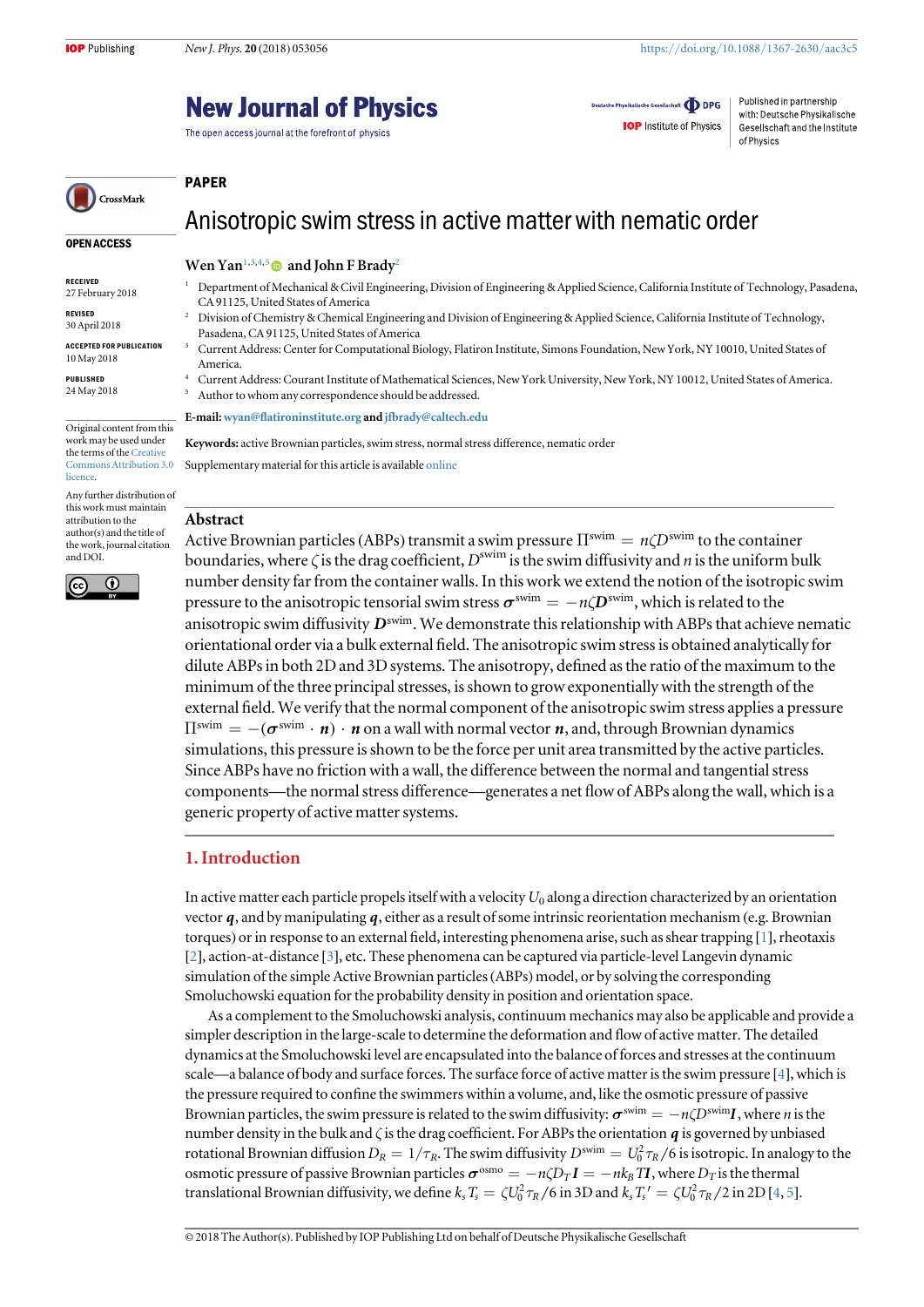<span id="page-2-0"></span>



However, if one biases the orientation with an external field along some direction  $\hat{H}$ , then the swim diffusivity  $D^{\text{swim}}$  is in general anisotropic. In the case of ABPs with polar order [[3,](#page-6-0) [6](#page-6-0)], the anisotropic diffusivity is superposed onto the directed net motion induced by the polar order. In the nematic case discussed in this work, the anisotropy of the diffusivity is naturally along the direction of the nematic orientation field, but directed net motion is absent. In this case, we shall demonstrate that the diffusivity increases rapidly along the nematic field direction but decreases in the perpendicular direction as the orientation field strength increases. This feature allows us to make accurate measurements and comparisons with our theory. In contrast, it is usually difficult to measure principal stresses accurately in the polar ordered case, because (i) the net motion must be canceled precisely by a body force in the opposite direction [[3](#page-6-0)], and (ii) the diffusivity rapidly decreases in any direction. In the anisotropic case, it is natural to keep the definition of swim stress as a confinement stress,  $\sigma^{\text{swim}} = -n\zeta D^{\text{swim}}$ , but whether this definition is self-consistent in the mechanical sense is not known. In this work we address this question: can the swim stress be a true tensorial stress?

Without loss of generality, we consider 2D ABPs between two parallel walls separated by L as shown in figure 1 under a bistable orientational potential energy function  $V(q) = -\epsilon (q \cdot \hat{H})^2$ , where  $\epsilon$  is an energy scale. Energy is minimized for  $q = \pm \hat{H}$ ; such a potential is seen for magnetic nanoparticles [[7](#page-6-0)]. We define  $\chi_R = \epsilon/k_B$ T as the dimensionless strength of the field. The nematic field direction is applied at an angle  $\varphi$ relative to the wall normal vector  $\bm{n}$ :  $\cos \varphi = \bm{n} \cdot \hat{\bm{H}}$ . Fluid is assumed to flow freely across the wall—it is an osmotic barrier—so that only the particle pressure is measured, and the wall-particle interaction is taken to be excluded volume only. The configuration is similar to the sedimentation problem [[3](#page-6-0)], except that in this work we consider the dilute limit so swimmer–swimmer interactions are ignored. We also impose  $L/\ell \to \infty$  to eliminate any confinement effects [[5](#page-6-0), [8](#page-6-0)], where the run-length  $\ell = U_0 \tau_R$ .

Note that this potential creates no polar order,  $\langle q \rangle = 0$ , only nematic order;  $Q = \langle qq \rangle - 1/2I \neq 0$ . Further, since the orienting field is applied homogeneously and the wall-particle interactions are excluded volume only, issues associated with the force on a boundary differing from the bulk swim pressure [[9](#page-7-0)] do not apply. Thus, for these conditions, the tensorial continuum perspective predicts a normal pressure on the wall from the anisotropic swim stress:  $\Pi^{W,\text{swim}} = -(\boldsymbol{\sigma}^{\text{swim}} \cdot \boldsymbol{n}) \cdot \boldsymbol{n}$ .

Independent of the continuum perspective, the swim pressure on a wall has also been explained microscopically [[5,](#page-6-0) [10](#page-7-0)] where ABPs accumulate in a wall boundary layer with thickness of order  $\delta = \sqrt{D_T \tau_R}$ . This colloidal perspective predicts  $\Pi^{W,\text{swim}}=\Pi^{W,\text{tot}}-\Pi^{W,\text{osmo}}=(n^W-n)\zeta D_T,$  where  $n^W$  and  $n$  are the number density of ABPs at the wall and in the bulk, respectively.

In this work we first follow the tensorial continuum perspective to calculate  $\Pi^{W,\text{swim}}$  analytically. We then use the colloidal perspective to calculate  $\Pi^{W,\text{swim}}$  by solving the Smoluchowski equation for the distribution  $P(x, q)$  at steady state, utilizing  $n^W = \int P(x^W, q) dq$ . We show that the two perspectives agree with each other for arbitrary field direction  $\hat{H}$ , and also agree with the force/area determined directly from Brownian dynamics (BD)simulations. We further show that the normal stress difference generates a net flow of ABPs along the wall.

#### 2. The tensorial continuum (macroscopic) perspective

The swim stress  $\sigma^{\text{swim}}$  is an intrinsic property of ABPs in the bulk, regardless of the presence of a boundary. Therefore we consider only the relation between *q* and  $\hat{H}$  and define  $\cos \theta = q \cdot \hat{H}$ ,  $\theta \in [-\pi, \pi)$  for convenience. By definition  $\sigma^{\text{swim}} = -n\zeta D^{\text{swim}}$ , and  $D^{\text{swim}}$  is in general given as the time-integration of the velocity auto-correlation function (VACF). In the ABP model, since the velocity magnitude is fixed, the VACF is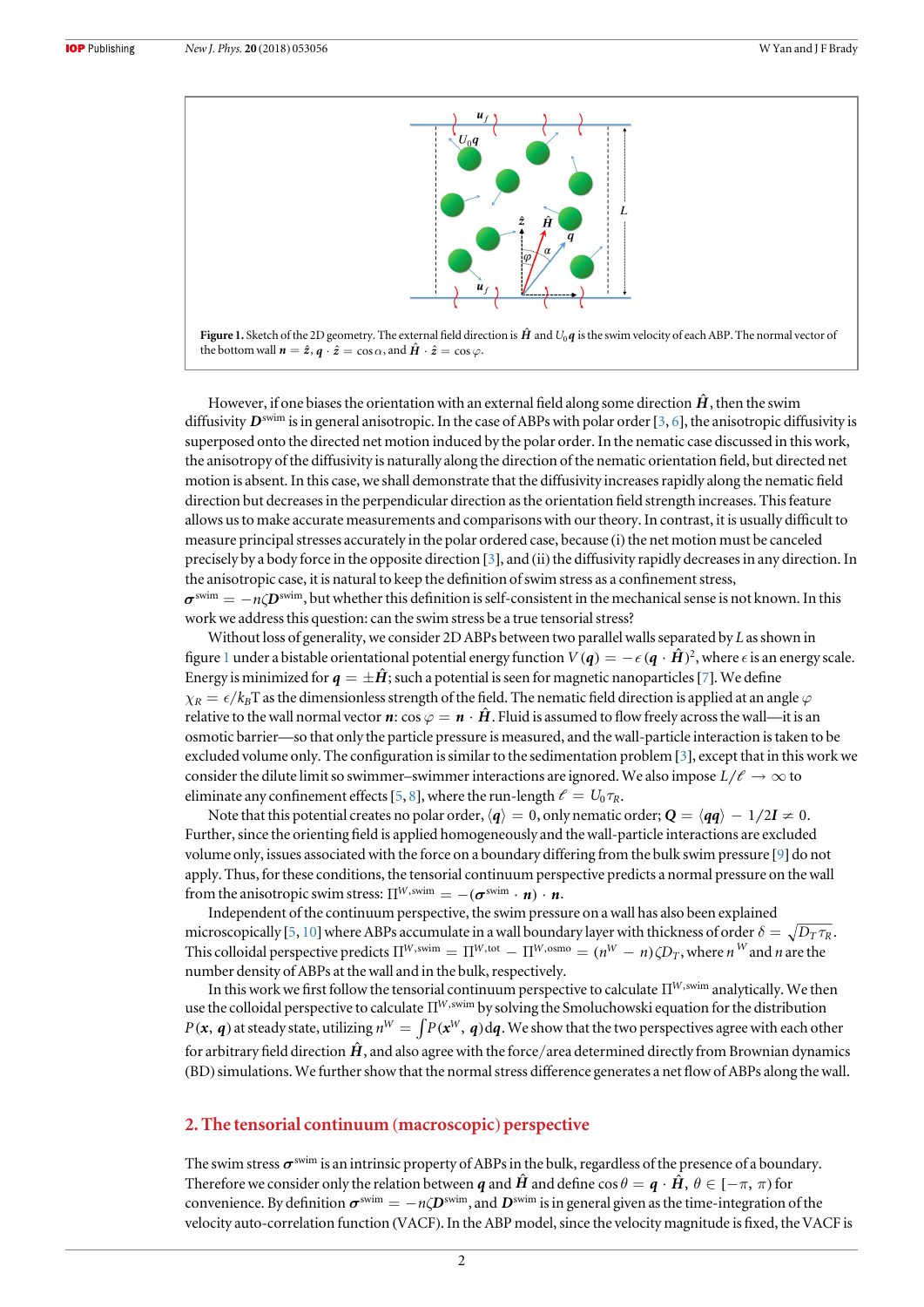<span id="page-3-0"></span>



simply the orientation auto-correlation function (OACF), scaled by  $U_0^2$ . The time-integration of OACF can be conveniently computed without approximation with generalized Taylor dispersion theory [[11](#page-7-0)]. Quantitatively, *D*swim can be computed with the fluctuation field *B* as a function of *q*, defined as the solution to the following equation, subject to proper boundary conditions:

$$
\nabla_{\!q} \cdot [u(q)P_0^{\infty}(q)B - d(q) \cdot \nabla_{\!q}(P_0^{\infty}(q)B)] = \Delta U(q)P_0^{\infty}(q), \qquad (1)
$$

where  $u(q)$  is the deterministic motion of *q*,  $d(q)$  is the diffusivity of *q*,  $P_0^{\infty}(q)$  denotes the equilibrium distribution, and  $\Delta U(q) = U(q) - \langle U \rangle$ . Physically, *B* is the fluctuation field of *q*, describing how much 'fluctuation' of *q* is transferred to the diffusive motion. In the 2D case discussed here, *q* reduces to an onedimensional variable  $\theta$ ,  $u(q)$  is the angular velocity,  $d(q)$  reduces to  $D_R$ , and  $\langle U \rangle = 0$  because the nematic order does not induce net motion.

At steady state, the equilibrium distribution  $P_0^\infty$  of  $\theta$  is:

$$
P_0^{\infty}(\theta) = e^{\frac{1}{2}\chi_R \cos(2\theta)} / [2\pi I_0(\chi_R/2)].
$$
\n(2)

The fluctuation field *B* is analytically solvable:

$$
B_{\parallel}(\theta) = -\int_0^{\theta} \frac{\sqrt{\pi} e^{\chi_R \sin^2 \kappa} \text{Erf}(\sqrt{\chi_R} \sin \kappa)}{2\sqrt{\chi_R}} d\kappa,
$$
 (3*a*)

$$
B_{\perp}(\theta) = \int_0^{\theta} \frac{F_D(\sqrt{\chi_R} \cos \kappa)}{\sqrt{\chi_R}} d\kappa,
$$
 (3b)

where  $F_D(z)$  is the Dawson–F integral function:  $F_D(z) = e^{-z^2} \int_0^z e^{y^2} dy$  $\int_{0}^{z} e^{y^2} dy$ .

The swim diffusivity is generated by the orientational fluctuation *B*, propagated from the *q* space to the *x* space by the swim velocity  $U_0 q$ :

$$
\hat{\sigma}_{\parallel}^{\text{swim}} = \frac{D_{\parallel}^{\text{swim}}}{U_0^2/2D_R} = 2 \int_{-\pi}^{\pi} B_{\parallel}(\theta) P_0^{\infty}(\theta) \cos \theta \, d\theta, \tag{4}
$$

$$
\hat{\sigma}_{\perp}^{\text{swim}} = \frac{D_{\perp}^{\text{swim}}}{U_0^2/2D_R} = 2 \int_{-\pi}^{\pi} B_{\perp}(\theta) P_0^{\infty}(\theta) \sin \theta \, d\theta. \tag{5}
$$

The detailed solution and asymptotics can be found in  $[12]$  $[12]$  $[12]$  and in the supplemental material (SM) available online at[stacks.iop.org](http://stacks.iop.org/NJP/20/053056/mmedia)/NJP/20/053056/mmedia.

The double integrals are numerically integrated and shown in figure 2. Here  $\hat{\sigma}^{\rm swim}_{\parallel}$  and  $\hat{\sigma}^{\rm swim}_{\perp}$  are dimensionless functions representing the effects of  $\chi_R$ :

$$
\frac{\boldsymbol{\sigma}^{\text{swim}}}{-nk_sT_s'} = \partial_{\parallel}^{\text{swim}}\hat{\boldsymbol{H}}\hat{\boldsymbol{H}} + \partial_{\perp}^{\text{swim}}\hat{\boldsymbol{H}}_{\perp}\hat{\boldsymbol{H}}_{\perp},
$$
\n(6a)

where  $\hat{H}_{\parallel} \hat{H}_{\parallel} = I - \hat{H}\hat{H}$ .

In the weak and strong field limits ( $\chi_R \to 0$ ,  $\infty$ ), the behaviors can be calculated with a regular expansion or Kramer's hopping theory [[13](#page-7-0)], respectively. In the limit  $\chi_R \to \infty$  the diffusivities and stresses are very anisotropic:

$$
\hat{\sigma}_{\parallel}^{\text{swim}} \sim \frac{\pi}{2} \frac{e^{\chi_R}}{\chi_R}, \quad \hat{\sigma}_{\perp}^{\text{swim}} \sim \frac{1}{2\chi_R^2};\tag{7}
$$

the anisotropy,  $\hat{\sigma}_{\parallel}^{\rm swim}/\hat{\sigma}_{\perp}^{\rm swim} \sim \pi \chi_R$ e $^{ \chi_R}$ , grows exponentially with the field strength  $\chi_R = \epsilon/k_B$ T. The exponential growth reflects the Kramer's hopping process: at high  $\chi_R$  a particle is trapped in either the  $\pm \hat{H}$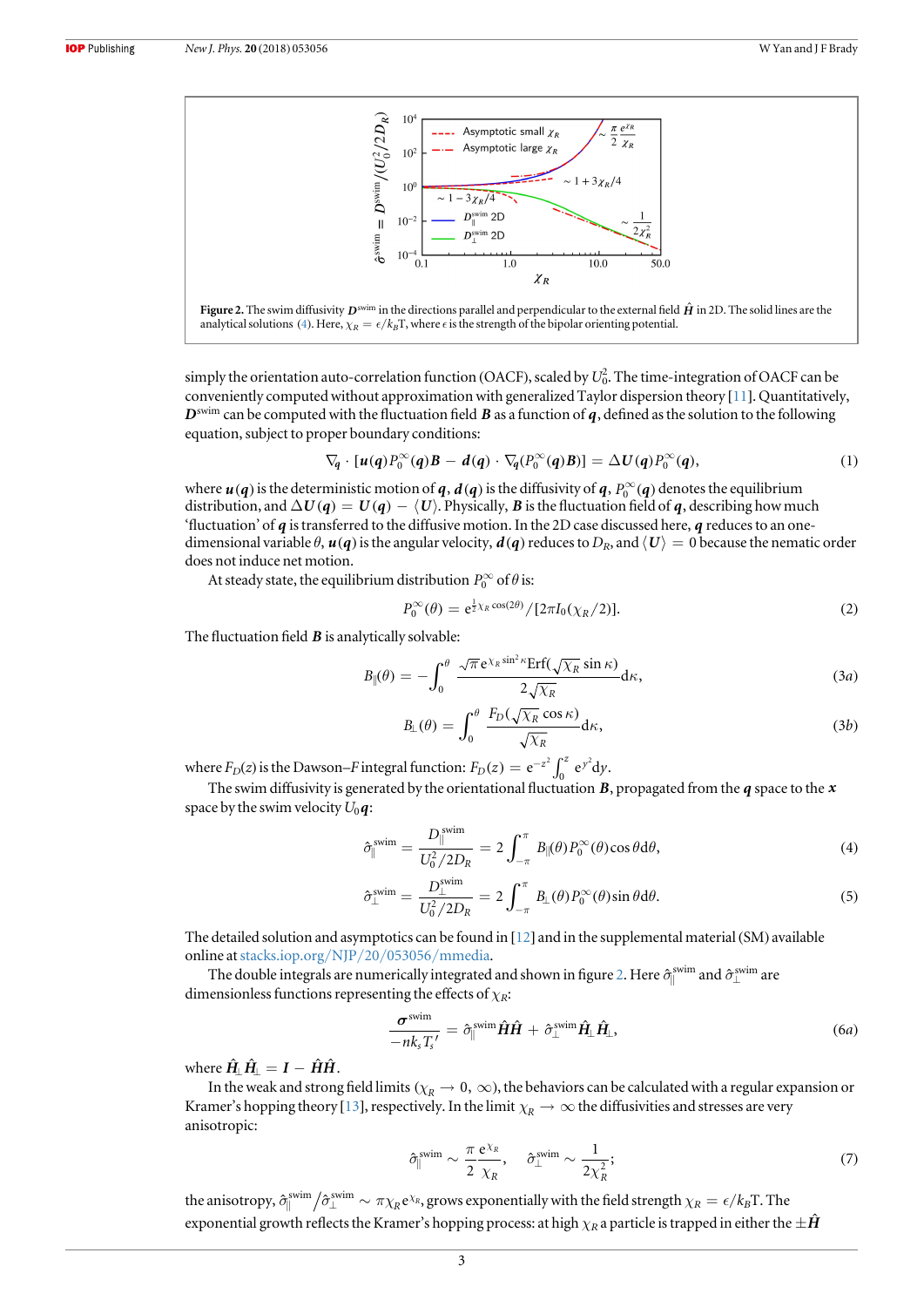<span id="page-4-0"></span>



direction and requires a thermal fluctuation in orientation in order to overcome the barrier and flip to the other direction. The derivation of ([7](#page-3-0)), utilizing Kramer's theory, is available in the supplementary material.

The 'divergence' of  $\hat{\sigma}_{\parallel}^{swim}$  with  $\chi_R$  does not imply that the force on the boundary is infinite. The continuum stress is  $\sigma^{swin} = -nk_s T_s' \hat{\sigma}^{swin}$ , where *n* is the bulk number density far from the boundaries. When  $\chi_R \to \infty$ , the ABPs will be trapped on the top or the bottom walls in figure [1](#page-2-0) no matter how wide or narrow the domain, and the bulk number density *n* approaches zero, as the total number of particles in the domain is fixed and finite. The dimensionless stress  $\hat{\sigma}_{\parallel}^{\text{swim}}$  'diverges', but the net force on a wall is finite. This will become clear when the accumulation boundary layer structure is discussed in the next section.

From the tensorial continuum perspective, we can *analytically* calculate the pressure on the wall for any  $\varphi$ :

$$
\frac{\Pi^{W,\text{swim}}}{nk_sT_s'} = \hat{\sigma}_{\parallel}^{\text{swim}}(\hat{\boldsymbol{H}} \cdot \boldsymbol{n})^2 + \hat{\sigma}_{\perp}^{\text{swim}}(\hat{\boldsymbol{H}}_{\perp} \cdot \boldsymbol{n})^2.
$$
\n(8)

#### 3. The colloidal (microscopic) perspective

Owing to symmetry, we only need to solve the Smoluchowski equation in the domain  $z \in [0, L]$ ,  $\alpha \in [-\pi, \pi]$ , with the boundary conditions being non-penetrating at  $z = 0$ , L and periodic in  $\alpha$ . The angle  $\varphi$  is a parameter. All lengths are non-dimensionalized with  $\ell = U_0 \tau_R$ , and time is scaled with  $\tau_R$ ; thus,

$$
\frac{\partial P}{\partial t} + \frac{\partial}{\partial z} j_T + \frac{\partial}{\partial \alpha} j_R = 0, \tag{9}
$$

where  $j_T = \cos \alpha P - (\delta/\ell)^2 \partial P/\partial z$  and  $j_R = \chi_R \sin 2(\alpha - \varphi)P - \partial P/\partial \alpha$ . These equations can be easily solved with a finite element PDE solver with non-penetrating boundary conditions on the top and bottom walls as illustrated in figure [1.](#page-2-0) We used the software package FreeFEM++ with automatic mesh refinement. After the steady state is reached, the swim pressure on the wall can be calculated as:  $\Pi^{W,\text{swim}}=(n^W-n)\zeta\!D_T,$ with  $n^W = \int P(z=0, \alpha) d\alpha$ .

In addition to the Smoluchowski colloidal perspective of the swim pressure, we also perform BD simulations to verify both the colloid and continuum tensorial perspectives. In the BD simulations, the pressure is determined directly as a summation of all the forces exerted by each particle-wall collision. In both cases we set  $n$ as the number density in the center of the channel; since the channel is wide enough to eliminate confinement effects n is the uniform bulk number density used in the continuum derivation of the swim diffusivity and pressure.

The comparison of the two different perspectives, together with results of BD simulations, is shown in figure 3. All three methods agree with each other.

The pressure calculated from (8) is analytic and is valid for arbitrary ratio of swimming to diffusion,  $\ell/\delta \in (0, \infty)$ , and is also independent of the channel width L as long as no confinement effects are important, i.e.  $\ell/L \ll 1$ . The pressure from the colloid perspective is calculated for ( $\delta/\ell$ )<sup>2</sup> = 0.2, and  $L = 20\ell$  to guarantee that there are no confinement effects [[5](#page-6-0)]. The BD simulations are conducted with  $D_T = 0$ , in contrast to the cases involving FEM solutions. The different settings are chosen to improve accuracy. In the FEM solutions, if  $\delta = 0$  there will be a singular boundary layer which cannot be resolved by the FEM mesh. While in the BD simulations a non-zero  $D_T$  induces a non-zero passive osmotic Brownian pressure  $nk_BT$  with significant Brownian noise when measuring the pressure on the wall. The different settings of  $D<sub>T</sub>$  do not matter because in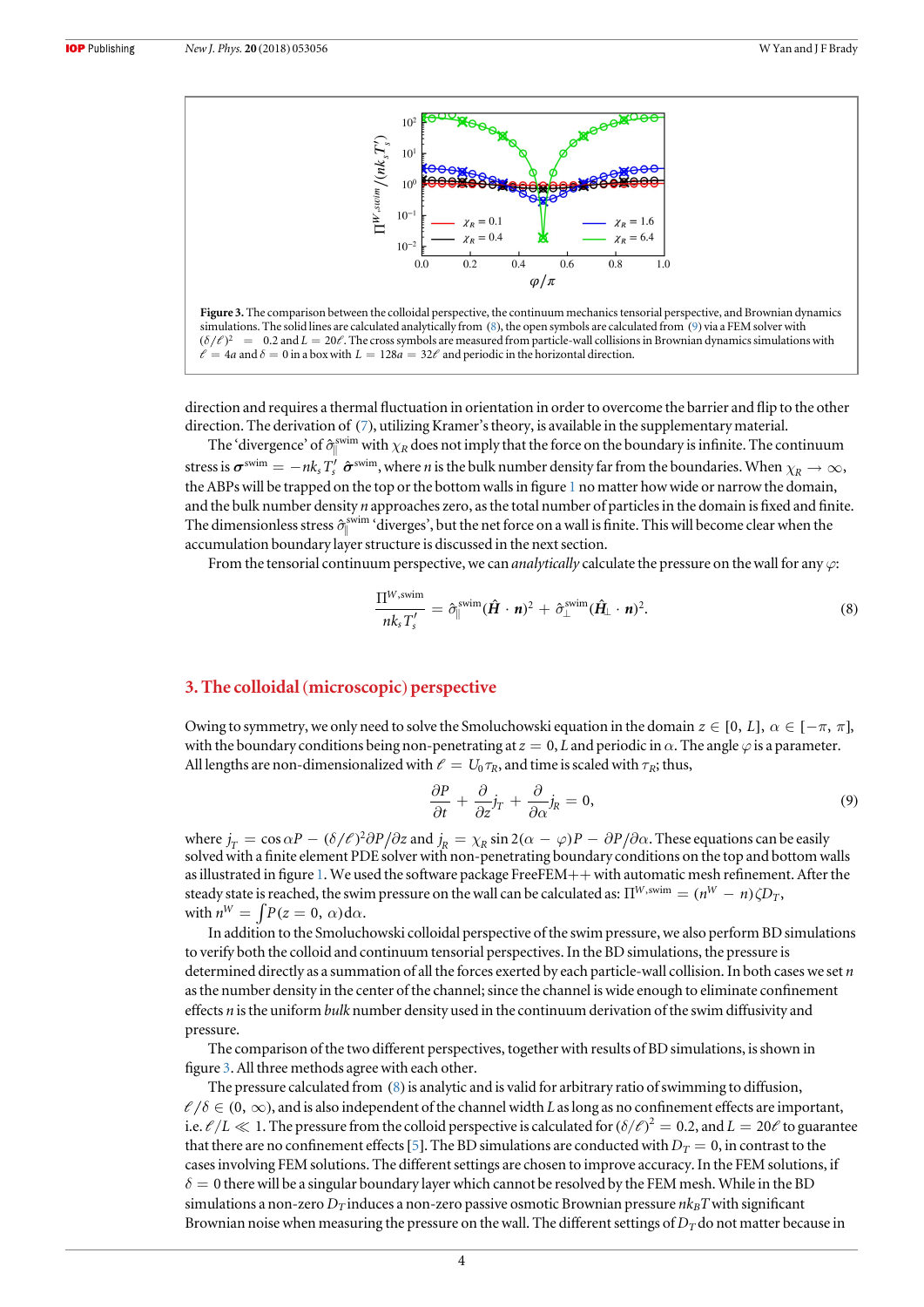



the ABP model  $D_T$  is not correlated with  $D^{\text{swim}}$ , and therefore does not affect  $\sigma^{\text{swim}}$ , nor our comparison between different approaches to predict the pressure on the wall.

The comparison clearly shows that the mechanical swim pressure on a wall satisfies the requirement of continuum mechanics, even when it is strongly anisotropic as shown for the case  $\chi_R = 6.4$ .

#### 4. The tangential component

In continuum mechanics,  $\sigma^{\text{swim}} \cdot n$  is the traction on a plane with normal *n*, and the tangential component  $(\sigma^{\text{swim}} \cdot n) \cdot t$  in the tangential direction  $t$  is the shearing force applied on that plane, i.e., the friction between the two continuous media. For an anisotropic  $\sigma^{\text{swim}}$ , the tangential component is not necessarily zero.

However, there cannot be any shear force (friction) in the ABP model because the wall-swimmer interaction is excluded volume only; that is, a force is transmitted only in the normal direction to prevent the swimmer from crossing the wall.(In the ABP model hydrodynamics are neglected and thus there is no shear stress in the fluid.) When a swimmer swims towards a wall, it is trapped on the wall until the orientation *q* relaxes to a different direction so that it can leave the wall. In the absence of friction, the tangential component of ABP's motion,  $U_0 q \cdot t$ , is not transmitted to the wall; the swimmer 'slides' along the wall. Therefore, the tangential component of swim stress results in a net boundary flowof ABPs along the wall. The direction of the net flow is towards the left on the bottom wall and towards the right on the top wall for the  $\hat{H}$  shown in figure [1.](#page-2-0) The flow on the bottom and top walls are of the same magnitude but in opposite directions, and they cancel each other so there is no net overall motion in the domain and no net polar order.

For the 2D geometry shown in figure [1](#page-2-0), the continuum tensorial stress perspective predicts the flow:

$$
\frac{\zeta \int \mathbf{j}_{T}^{W,\text{swim}} \mathrm{d}z \cdot \mathbf{t}}{nk_s T_s'} = (\hat{\sigma}_{\parallel}^{\text{swim}} - \hat{\sigma}_{\perp}^{\text{swim}}) \cos \varphi \sin \varphi. \tag{10}
$$

It is clear that if  $\chi_R = 0$ ,  $\hat{\sigma}_{\parallel}^{\text{swim}} = \hat{\sigma}_{\parallel}^{\text{swim}}$  and the flow varnishes; only 'normal stress differences' drive a flow. Here,  $\int\!j_T^{W,\text{swim}}\mathrm{d}z$  has the dimension of the total flow rate along the boundary per unit boundary length (area if in the 3D case), while  $\zeta \int J_T^{W,\text{swim}} \text{d}z \cdot t$  has the dimension of pressure.

Note that the stress difference driving the boundary flow is actually the total stress difference,  $\sigma_{\parallel}^{\text{tot}} - \sigma_{\perp}^{\text{tot}}$ , where  $\sigma^{\rm tot} = \sigma^{\rm swim} + \sigma^{\rm osmo}$ , since the osmotic pressure is isotropic and cannot generate a normal stress difference.

From the microscopic colloid perspective, the swimmers form a kinetic boundary layer [[5](#page-6-0)] on the wall. More specifically, there is net polar order  $m = \int P(x, q) dq \neq 0$  in the boundary layer close to the wall, even though the nematic orientation field generates no polar order in the bulk. By solving the Smoluchowski equation ([9](#page-4-0)), the flow is obtainable by integrating  $m_b$  the component of  $\bm{m}$  parallel to the wall:  $\int \! j_T^{W,\text{swim}} \mathrm{d}z \cdot \bm{t} = U_0 \int \! \bm{m} \cdot \bm{t} \mathrm{d}z.$ More details about this boundary layer can be found in  $[12]$  $[12]$  $[12]$  and in the SM. The comparison between the colloidal perspective and the continuum mechanics tensorial perspective (10) for the tangential component, and the corresponding flow along the wall, is shown in figure 4; the agreement is excellent.

#### 5. Conclusions and discussion

In this work we presented an example designed to extend the notion of the swim pressure to a true tensorial swim stress for the case of swimmers in a nematic orientation field. Swimmers under a nematic orientational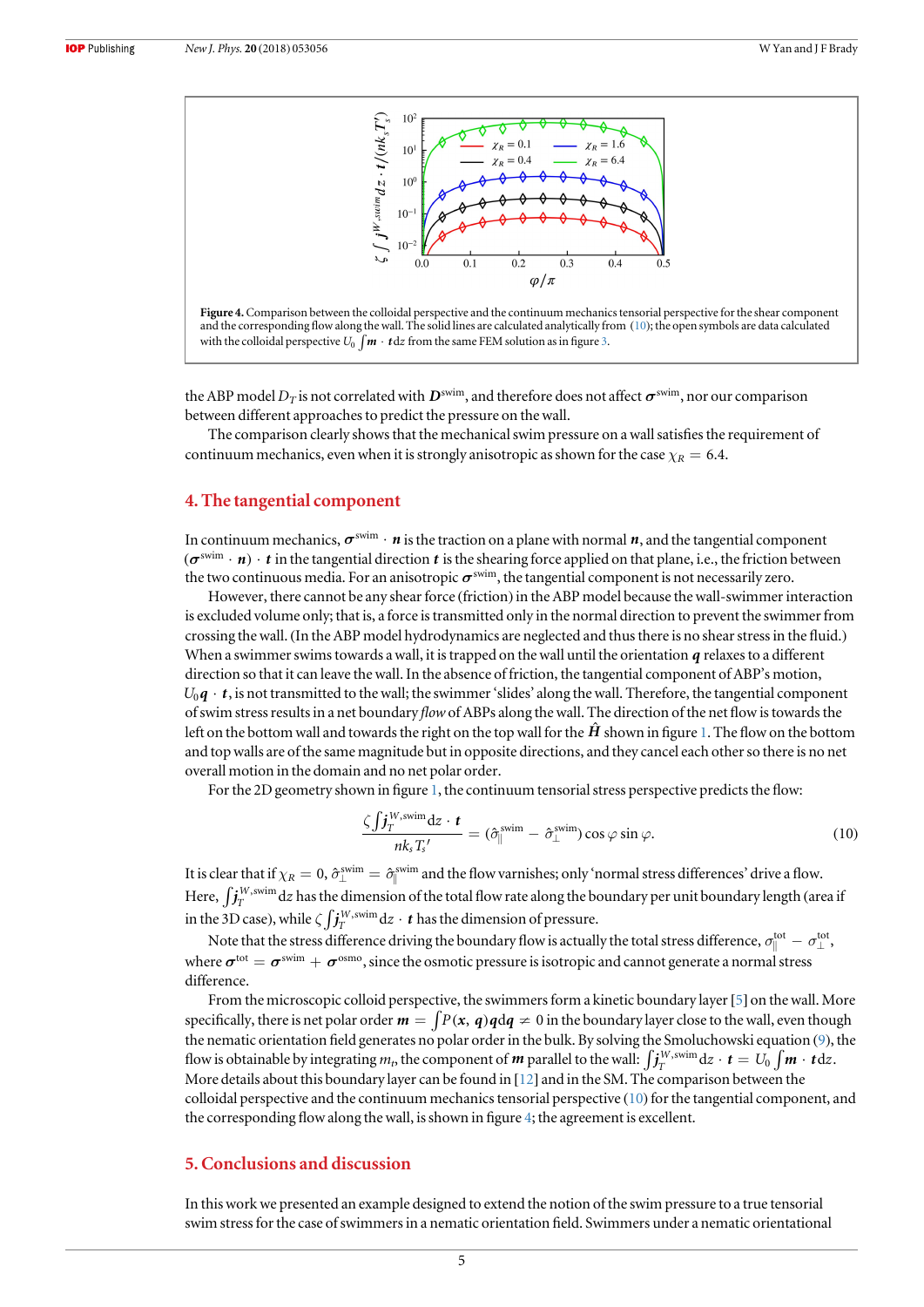<span id="page-6-0"></span>potential show dramatically enhanced diffusion parallel to the field direction  $\hat{H}$ , and significantly reduced diffusivity in the  $H<sub>1</sub>$  direction. This is in contrast to the polarization case [3, 6], where all swimmers are biased towards the same direction and the diffusivity in both the  $\hat{H}$  and  $\hat{H}$ <sup> $\hat{H}$ </sup> directions decays algebraically with increasing  $\chi_R$ .

The anisotropic swim diffusivity gives an anisotropic swim stress from the general relation between diffusion and stress:  $\sigma^{\text{swim}} = -n\mathcal{D}^{\text{swim}}$ . Using a parallel-wall geometry, we showed that an anisotropic swim stress is a true stress in the continuum mechanical sense—the pressure on a boundary is  $\Pi^{W,\text{swim}} = -(\sigma^{\text{swim}} \cdot \mathbf{n}) \cdot \mathbf{n}$ . This applies for anisotropic state, a state with polar order or one with nematic order.

In the absence of hydrodynamics, the tangential component of the anisotropic swim stress does not generate a shear stress(friction) but rather a net flow of ABPs along the wall. This is because the interaction between the ABP and the wall is assumed to be frictionless. From the continuum perspective the flow along the boundary is driven by normal stress differences. This is a generic feature of active matter systems. Due to confinement [5] or an orienting field, the stress in active matter is anisotropic. If the boundary orientation does not coincide with the principle axes of the swim stress tensor, net boundary flow will result. In the presence of hydrodynamics, this flow of swimmers along the wall would drag fluid with it and result in a shear stress. Recently, Burkholder and Brady [[14](#page-7-0)] analyzed the effect of hydrodynamics on the pressure on the wall and found that hydrodynamic interactions may increase the swim pressure because the reduced mobility of the swimmers near solid boundaries results in an increased accumulation of particles over the no-HI case discussed in [5]. The quantitative effects of hydrodynamics on both the normal and tangential component of the stress in cases with orientational order requires further study. In particular, the vorticity generated by the fluid shear stress will affect the orientation distribution near the wall and thus the anisotropic swim stress.

It is not yet clear whether the swim stress can be treated generally as a true tensorial stress for arbitrary externally imposed orientational motion beyond the nematic ordering case discussed in this work. Rigorous mathematical proof requires solution of the kinetic boundary layer with arbitrary orientational order, which is difficult in general. The orientation moment expansion method [5, [10](#page-7-0), [15](#page-7-0)] may be a possible route towards a general proof, but it is subject to proper orientation closure relations. We leave this for a future study.

The continuum tensorial perspective of swimmers has more profound use than simply to estimate the pressure on a flat wall for swimmers without net motion. Although there has been some debate as to whether the anisotropic swim stress can be an equation of state  $[9, 16–18]$  $[9, 16–18]$  $[9, 16–18]$  $[9, 16–18]$  $[9, 16–18]$  $[9, 16–18]$  $[9, 16–18]$ , in this work we showed that from a purely mechanical perspective the anisotropic swim stress can be self-consistent and useful in predicting the surface forces. In a general mechanical transport problem such as sedimentation or active micro-rheology, the motion and deformation of swimmers on the length scale larger than  $U_0\tau_R$  and timescale longer than  $\tau_R$  can be simply solved with the continuum mechanics flux driven by the divergence of the tensorial total stress, the body force, and the swim force [3]. The boundary conditions for this large-scale transport equation must be properly constructed from the detailed near-wall dynamics on the small scale. This is similar to rarefied gas dynamics, where the non-continuum effects must be resolved on the scale of a few mean free paths at the boundary, and then a proper boundary condition for Navier–Stokes equation in the outer region can be constructed from the 'inner'solution. A similar outer-inner matching scheme also applies for ABPs, as discussed in our previous work on the curved kinetic boundary layer of active matter[[10](#page-7-0)].

#### Acknowledgments

This work is supported by NSF CBET-1437570. We also thank the support from Simons Foundation, Flatiron Institute.

#### ORCID iDs

We[n](https://orcid.org/0000-0002-9189-0840) Yan @ [https:](https://orcid.org/0000-0002-9189-0840)//orcid.org/[0000-0002-9189-0840](https://orcid.org/0000-0002-9189-0840)

#### References

- [1] Rusconi R, Guasto J S and Stocker R 2014 Nat. Phys. 10 [212](https://doi.org/10.1038/nphys2883)–7
- [2] Kaya T and Koser H 2012 Biophys. J. 102 [1514](https://doi.org/10.1016/j.bpj.2012.03.001)–23
- [3] Yan W and Brady J F 2015 Soft Matter 11 [6235](https://doi.org/10.1039/C5SM01318F)–44
- [4] Takatori S C, Yan W and Brady J F 2014 Phys. Rev. Lett. 113 [028103](https://doi.org/10.1103/PhysRevLett.113.028103)
- [5] Yan W and Brady J F 2015 J. Fluid Mech. [785](https://doi.org/10.1017/jfm.2015.621) R1
- [6] Takatori S C and Brady J F 2014 Soft Matter [2014](https://doi.org/10.1039/C4SM01409J) 9433–45
- [7] Coffey W T and Kalmykov Y P 2012 J. Appl. Phys. 112 [121301](https://doi.org/10.1063/1.4754272)
- [8] Ezhilan B, Alonso-Matilla R and Saintillan D 2015 J. Fluid Mech. [781](https://doi.org/10.1017/jfm.2015.520) R4